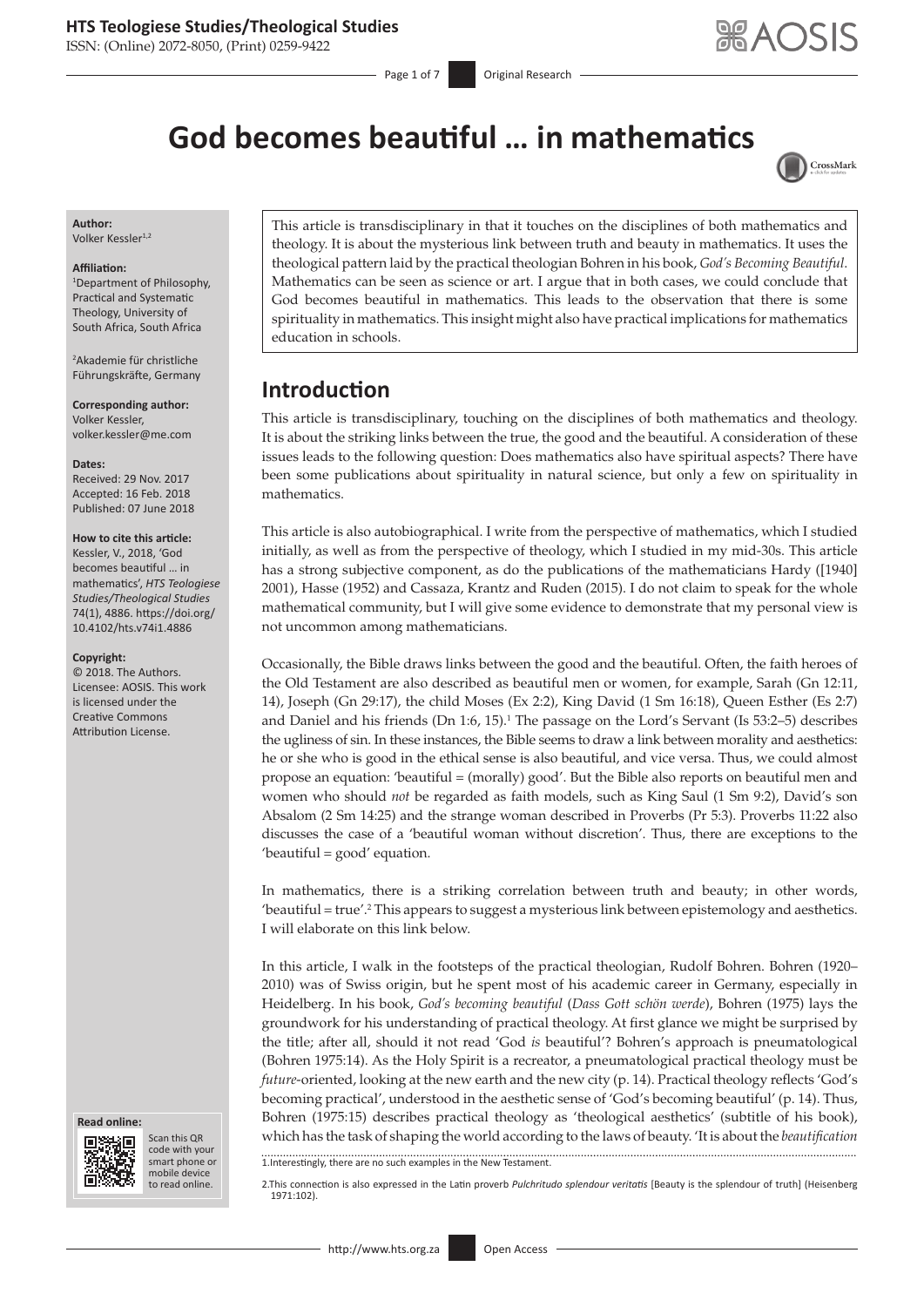*of God* in the midst of … ugliness', as summarised by South African practical theologian Cilliers (2011:266).<sup>3</sup> The Holy Spirit operates against the law of ugliness, which entered the world in the Fall (Bohren 1975:142–143). Bohren (1975:94–125) lists four areas where God becomes beautiful by the work of the Spirit of God: creation, culture and arts, history and the church.

I argue that we could also include mathematics in this list. Walking in the footsteps of Bohren, my thesis for this article is *God becomes beautiful in mathematics*. However, by saying this, I want to make it very clear that I do not subscribe to number mysticism – whether Jewish, Christian or otherwise motivated. Number mysticism does not convince me at all, neither as a mathematician nor as a theologian.

### **My search for ...**

#### **... truth**

Mathematics has always fascinated me (and still does). My conversion to the Christian faith came much later. I opted for the study of mathematics because I was looking for eternal truths. I wanted to learn something that is true – *provably* true – and I was fascinated by those insights that stayed true. In other disciplines, theories are often replaced by newer theories. Not so in mathematics. Thus, my search for eternal, provable truth led me quite naturally to the discipline of mathematics. I assume that this is typical of mathematicians. The German mathematician Helmut Hasse (1952:15) reported that even in his youth he was driven by the knowledge of objective, irrevocable valid truth, which outclassed every other interest. Cassaza et al. (2015:253–273) selected six essays under the headline 'Why I became a mathematician'. These essays show that my personal inclination is not unusual among mathematicians.

A similar drive led me to the study of theology. I was looking for eternal – even transcendental – truth. As a trained mathematician, I was inclined to apply the mathematical method to theology, and I regarded the Bible as an axiom system. (An axiom is a statement that is taken to be true.) Logical reasoning will then lead us to further propositions, based on this axiom system. In mathematical axiom systems, it is assumed that they do not lead to contradictions – otherwise one mathematician might prove a proposition *A* and another mathematician might prove the negation, non-*A*.

When I applied this mathematical approach to biblical exegesis, it had the following effect: Whenever I discovered propositions in the Bible that seemed to contradict one another, I tried to solve this contradiction. This was important for me because, as a mathematician, I cannot trust an axiom system that leads to contradictions.

Since then, I have discovered that the tensions in the Bible also have an appealing quality, bearing witness to the fact that the Bible is full of life. But this was a long journey for me.

3.There are not many scholars outside the German-speaking countries who quote Bohren. Heitink (1999:112) and Cilliers (2011:266) are among the few who do.

Today I can see these tensions as 'creative tensions', a term that was programmatic for South African missiologist David Bosch (Kritzinger & Saayman 1990).

#### **... beauty**

Retrospectively, I noticed that parallel to my search for truth, I also was searching for beauty. This connection became apparent to me while we, students, discussed the validity of a mathematical formula. Our mathematics professor then said: 'This formula cannot be true; it is just not beautiful enough'. He said this while winking, but this sentence contains a fundamental truth. In mathematics there is a remarkable striking link between beauty and truth.

People might argue that beauty is very subjective. I will not even try to define 'beauty'. Nor will I try to define 'truth'.4 Mathematicians simply *believe* in truth. They assume that there is a 'mathematical reality' (Hardy [1940] 2001:123) (the assumption of some postmodernists that truth is always relative is, for mathematicians, very suspicious and unbelievable). And many mathematicians believe in beauty as much as they believe in truth (see below). According to Dirac, mathematical beauty 'cannot be defined any more than beauty in art can be defined, but which people who study mathematics usually have no difficulty in appreciating' (in Chandrasekhar 1987:69).

I personally regarded pure mathematics as more elegant and beautiful than applied mathematics. Hence, I was more attracted to pure mathematics, and I completed my PhD in algebraic number theory.

Quotations from other mathematicians provide some evidence that my personal search for truth and beauty is quite typical of mathematicians. The famous mathematician Michael Atiyah (2015:29) says: 'Mathematics faces both ways: It is both art and science, and its practitioners serve two masters, Beauty and Truth'. A similar conclusion is drawn by Christiansen (2009:4): 'The only reasons to pursue the subject of mathematics is *beauty* and *truth*'.

Aschbacher (2015:18) is a spouse of a mathematician and, therefore, spends countless hours at dinners and conferences with mathematicians. She asked several of them why they were drawn to mathematics. A typical answer was that they were 'drawn towards it by its beauty and elegance'. The mathematicians she spoke to 'see beauty, wonder, harmony in the universe through mathematics and have a very aesthetic sense of it – something most non-mathematicians can't quite understand' (p. 18). Aschbacher (2015) mentions the following expressions made during a speech by a mathematician, who talked briefly about why he became a mathematician:

His reasons were 'the beauty of math' and the 'joy of algebraic geometry'. At the end of his talk, he thanked his wife of 28 years, who had given him the peace to do his research. (p. 28)

4.Actually, I am not aware of any convincing definition of 'truth'. Each attempt to define 'truth' already seems to presuppose an understanding of truth.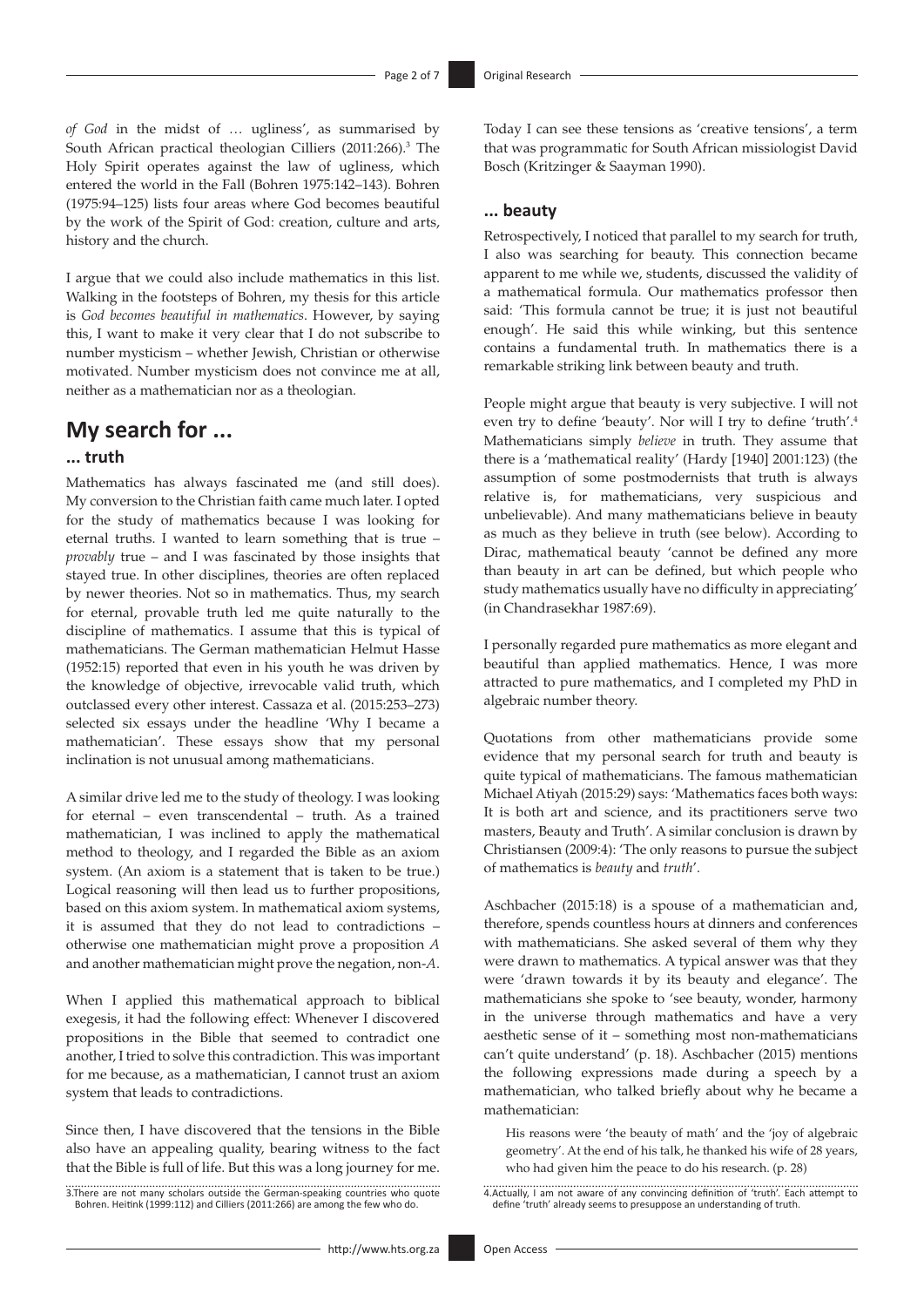'She let me do my research' is the best compliment a mathematician can offer to his wife.

# **Beauty within mathematics**

This section is about the beauty *within* mathematics. Here I will not speak about how mathematics can contribute to the beauty of other areas, such as architecture, arts or music. In that regard, I refer you to books such as the one by Corbalán (2012) about the Golden Ratio, a mathematical language of beauty.

Aschbacher (2015:17) also put the following question to the mathematicians: 'Is math something like an unseen star, out there to be discovered (the Platonic view), or something we create to make sense of our world (Kantian view)?' Except for one case, she got the answer: 'Oh, it's definitely the "truths" of the world waiting to be discovered'. This attitude is also implicit in the mathematics parlance, as most mathematicians would say: 'I *discovered* this mathematical law'. The underlying assumption is that it was already there; it just needed to be brought to light. Hardy ([1940] 2001:123) shares this view: 'I believe that mathematical reality lies outside us, that our function is to discover or observe it'. Actually, the parlance changes when mathematicians speak of a certain algorithm. In these cases, they would say: 'He or she invented this algorithm'.

But there are some mathematicians who have a different view of this. The German mathematician Hasse calls Leibniz 'a creator of differential analysis', not only a discoverer.<sup>5</sup> He compares him with Beethoven, Goethe and Michelangelo, who created music, literature and visual arts, respectively. And the US mathematician Keith Devlin (2015:173) confesses to be 'no longer a Platonist', although he acknowledges that many mathematicians are Platonists.

#### **Mathematicians committed to beauty**

Several mathematicians feel committed to the beauty of mathematics. Plato (428/27–348/47 BC) was one of the first to speak about the link between mathematics and beauty (Heisenberg 1971:99). The famous astronomer Johannes Kepler (1571–1630) called mathematics 'the archetype of the beautiful' (in Chandrasekhar 1987:52). The German mathematician Karl Weierstrass (1815–1897) acknowledged that it is not possible to be a complete mathematician without being a bit of a poet.<sup>6</sup> The French mathematician and theoretical physicist Henri Poincaré (1854–1912) wrote:

The Scientist does not study nature because it is useful to do so. He studies it because he takes pleasure in it; and he takes pleasure in it because it is beautiful. (Chandrasekhar 1987:59)

The German mathematician and theoretical physicist Hermann Weyl (1885–1955) is quoted by Dyson as saying:

5.Original quote: *Ich sage absichtlich Schöpfer, nicht nur Entdecker* (Hasse 1952:25).

'My work always tried to unite the true with the beautiful; but when I had to choose one or the other, I usually chose the beautiful' (in Chandrasekhar 1987:52). In 1907, the British mathematician and philosopher, Bertrand Russell (1872–1970), wrote: 'Mathematics, rightly viewed, possesses not only truth, but supreme beauty – a beauty cold and austere' (Russell [1907] 1959:60).

The famous physicist Albert Einstein (1879–1955) once wrote in the *New York Times* of 05 May 1935: 'Pure Mathematics is, in its way, the poetry of logical ideas' (in Brüning 2007). In 1939, the English theoretical physicist Paul Dirac (1902–1984) published an essay about the relationship between mathematics and physics in which he encouraged the research worker in physics to 'strive mainly for mathematical beauty' when he wants to express the fundamental laws of nature in mathematical form (Dirac 1939:123).

In 1940, the English mathematician GH Hardy (1877–1947) published an essay reflecting on his life as a mathematician and making a case for aesthetics in mathematics:<sup>7</sup>

The mathematician's patterns, like the painter's or the poet's, must be *beautiful*; the ideas, like the colours or the words, must fit together in a harmonious way. Beauty is the first test: there is no permanent place in the world for ugly mathematic. ... It may be very hard to *define* mathematical beauty, but that is just as true of beauty of any kind. (Hardy [1940] 2001:85)

The Austrian mathematician Emil Artin (1898–1962) is known for treating mathematics as art (in Borwein 2001:2). The German mathematician Helmut Hasse had studied with Artin. In his inaugural address at the University of Hambourg, Hasse (1952) spoke about 'mathematics as science, art and power'. There he denoted beauty as a leader to mathematical truth (p. 19).<sup>8</sup> If a researcher is confronted with an unsolved problem, he should imagine how the formula would look if it were beautiful. Then this formula should be tested by examples, and, finally, the researcher will find the proof for this formula. According to Hasse (1952:26), truth is a necessary condition for real mathematics but is not sufficient. There must also be beauty and harmony (p. 26).

The above remarks hold for 'real mathematics' (Hardy [1940] 2001:119, 122), *echte Mathematik* (Hasse 1952:26). At school, mathematics is often presented as calculation rules and nothing more. This is not real mathematics in the sense that Hardy and Hasse used the term. Real mathematics began with the Greeks and their search for logical proofs.

A wonderful example of real mathematics is Euclid's proof that there must be infinitely many prime numbers. This proof can actually be taught at school level. It uses the interesting concept of an 'indirect proof', also called 'proof by contradiction' or *reductio ad absurdum*. To prove that there must be infinitely many prime numbers, we assume that the

8.Actually, Hasse used the German word *Führer*.

<sup>6.</sup>*Ein Mathematiker, der nicht etwas Poet ist, wird nie ein vollkommener Mathematiker sein* (Brüning 2007:34). The translation of this quotation used by Atiyah (2015:30) is not completely correct.

<sup>7.</sup>There is some melancholy in this essay, firstly because Hardy ([1940] 2001:61) starts by acknowledging that he is too old to *do* mathematics and, secondly, because it was written during the Second World War (p. 140).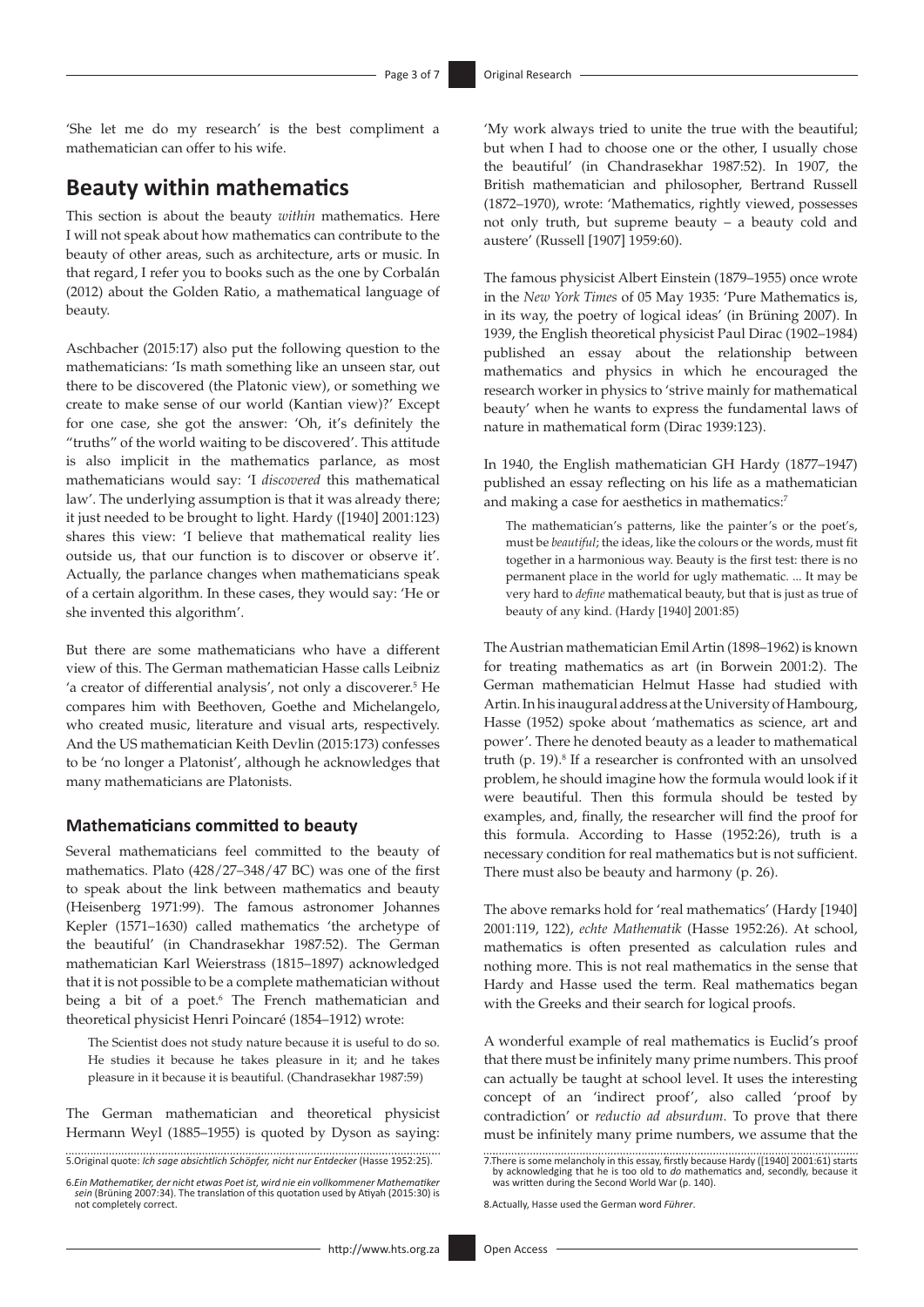opposite was true, that is, there are only finitely many prime numbers. Then it is demonstrated that this assumption leads to a contradiction. Thus, the initial assumption cannot be true and there must be infinitely many prime numbers.<sup>9</sup> Hardy ([1940] 2001:94) called the *reductio ad absurdum* 'one of the mathematician's finest weapons'.10

It should be noted that Hardy, Hasse and Artin were number theorists. Number theory is a very beautiful theory, which has been virtually useless for many centuries. Hardy loved this uselessness because number theory had 'no effects on war' (p. 140) (this statement is no longer valid because of the application of number theory in modern cryptography). Mathematical beauty might be less important to other mathematicians than it is to number theorists.

These days Sir Michael Atiyah (born 1929) is a popular speaker on beauty in mathematics (see Atiyah 1973; 2015; Roberts 2016). He also co-authored a paper with Zeki et al. (2014), the neurobiologist, who investigated 16 mathematicians about how they experience mathematical beauty:

Results show that the experience of mathematical beauty correlates parametrically with activity in the same part of the emotional brain, … as the experience of beauty derived from other sources. (p. 1)

#### **What does 'mathematical beauty' mean?**

What makes a mathematical theorem beautiful? The physicist Poincaré mentions 'simplicity and vastness' as criteria for beauty (in Chandrasekhar 1987:60). Heisenberg (1971:98) points to the coherence and simplicity of an axiom system, which makes us immediately think it is beautiful.<sup>11</sup> The mathematician Hasse (1952:23) lists five criteria for mathematical beauty: clarity, transparency, conciseness, purposefulness and elegance.12

In my opinion, simplicity is a main criterion for mathematical beauty.13 The simpler a mathematical formula, the more beautiful it is.<sup>14</sup> 'What could be simpler than  $E = mc^2$ ?' is a rhetorical question that the French philosopher Comte-Sponville (2003:152) raised while investigating the virtue of simplicity. His link to Einstein's formula of the theory of relativity shows to which sort of simplicity he is referring. It is not about trivial simplicity, but about intelligent simplicity,

9.Atiyah (2014) gives the full proof, which can be given on one slide.

- 10.Hardy ([1940] 2001:94) supports this statement by drawing a parallel to chess: 'It is a far finer gambit than any chess gambit: a chess player may offer the sacrifice of a pawn or even a piece, but a mathematician offers the *game*'.
- 11.Original quote: *Wir empfinden die Geschlossenheit und Einfachheit dieses Axiomensystems ohne jede Reflexion als schön* (Heisenberg 1971:98).
- 12.He uses the German words *Klarheit, Durchsichtigkeit. Prägnanz, Zielstrebigkeit, Eleganz*.
- 13.The well-known saying '*simplex sigillum veri* the simple is the seal of the truth' is attributed to the Dutch botanist Herman Boerhaave (1668–1738). Note that Dirac (1939:123) argues that after the theory of relativity, the principle of simplicity must be replaced with the principle of beauty; thus for him, beauty does not necessarily include simplicity.
- 14.While pursuing my PhD in mathematics, the criterion of simplicity led me to the correct formula. I studied a concrete example, did the necessary computations and suddenly I 'saw' the general formula that would fit into this example. Then I proved this general formula (Kessler 1994).

such as when research conducted over many years leads to a surprisingly simple formula. It is simple because it reduces complexity. This is actually how I define the virtue of simplicity: it means intelligent reduction of complexity (Kessler 2014). The criterion of simplicity can also be applied to the proof of a mathematical theorem. According to DeMillo, Lipton and Perlis (1979:274), simplicity is the first criterion that mathematicians tend to use when they check the validity of a proof.

In his short essay, Atiyah (1973) lists two criteria for mathematical beauty. Like a cathedral, which has both structural impressiveness and delicate details, 'a great mathematical theory should similarly be beautiful on both large and small scales' (Atiyah 1973:88). His second criterion is originality, that is, originality that surprises; and 'the grandest surprise … are the unexpected links between apparently quite different parts of mathematics' (p. 88).

Hardy ([1940] 2001:113) also lists the surprise effect as an aesthetic criterion: 'a very high degree of unexpectedness, combined with inevitability and economy'. In addition, 'the beauty of a mathematical theorem depends a great deal on its seriousness' (p. 90). Seriousness means that many different mathematical ideas are connected in the theorem (p. 89).

Atiyah (2014) lists six criteria for mathematical beauty: elegance, clarity, simplicity (controlling complexity), originality, depth and importance. This list seems to be a good summary of the discussion above.

Now, let us have a look at the most beautiful mathematical formula to illustrate these criteria.

### **The most beautiful formula in mathematics**

The 'beauty competition' held by Zeki et al. delivered a clear winner. The participants, 16 mathematicians, were given 60 mathematical formulae to rate on a scale of  $-5$  (ugly) to  $+5$ (beautiful) the beauty of each formula (Zeki et al. 2014:2). The winner was the so-called Euler's identity (p. 4):

 $e^{i\pi} + 1 = 0$  [Eqn 1]

This can be attributed to the Swiss mathematician Leonhard Euler (1707–1783), and it contains exactly five numbers: 0, 1, π, *e* and *i.* Each of these numbers is a very important number (VIN) from a mathematical point of view. The beauty of Euler's identity lies in the fact that it combines five VINs in the simplest way, that is, without any non-VIN:

- The number 0 is the neutral element of addition ('add 0 and nothing happens').
- 2. The number 1 is the neutral element of multiplication ('multiply with 1 and nothing happens').
- 3. The number  $\pi = 3.14159...$  has been introduced as the ratio of a circle's circumference to its diameter<sup>15</sup>: circumference =  $\pi$  × diameter.

<sup>15.</sup>The builders of the temple in Jerusalem worked with the approximation 3 (which was also common in Babylonia). According to 1 Kings 7:23, the sea of cast metal had a diameter of 10 cubits and a circumference of 30 cubits.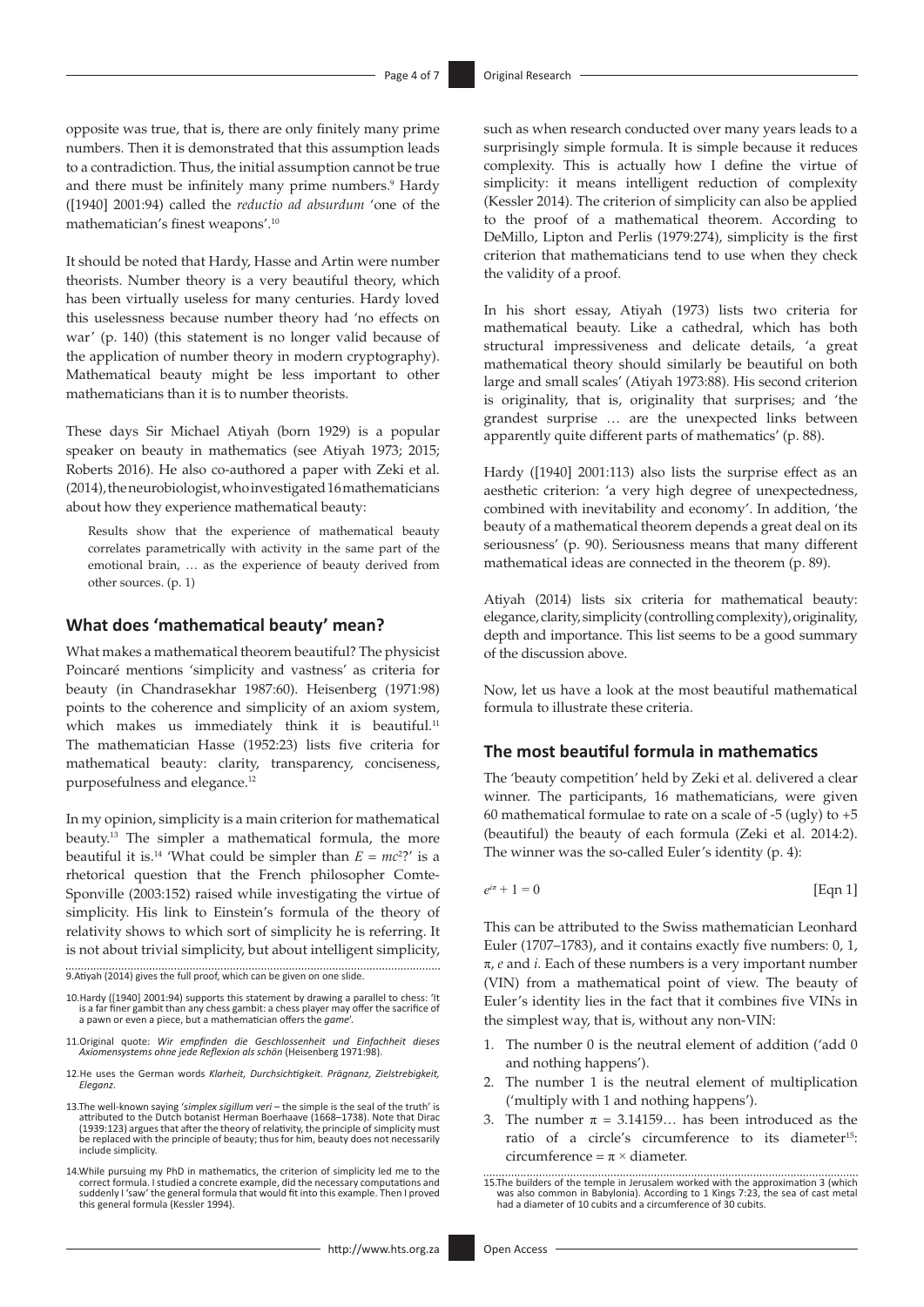- 4. The number *e*, sometimes called *Euler's number*, is the basis of the natural logarithm. Its first digits are given by *e* = 2.71828 … It is one of the most important mathematical constants; for example, it is needed for calculating growth of populations or growth of interest.
- 5. The *imaginary unit i* is defined by the property  $i^2 = -1$ , leading to complex numbers.

The mathematical constants  $\pi$  and  $e$  are interesting numbers, each of them appearing in many different mathematical theories or applications. Many books have been written on them, but they are also difficult numbers: both are *irrational* and even *transcendent*. 16 But at least both are *real* numbers, whereas the imaginary unit *i* is not a real number. Raising *e* to  $\pi$  leads to the following:

$$
e^x = 23.14069...
$$
 [Eqn 2]

Thus, it comes as a surprise that raising *e* to the product (*i*π) leads to a very simple result:

$$
e^{i\pi} = -1,\tag{Eqn 3}
$$

which is just a re-statement of  $e^{i\pi} + 1 = 0$ . Euler's identity is regarded as a beautiful formula because, firstly, it is very simple; secondly, it combines five different VINs; and, thirdly, it comes as a surprise.

Despite the enthusiasm for the beauty within mathematics and the mysterious link between mathematical beauty and mathematical truth, it should also be noted that an ugly formula is not necessarily false. In Zeki's study, it was found that the majority of the participating mathematicians rated a given formula as ugly, even though it was a valid one (Zeki et al. 2014:4).

### **Spirituality in mathematics**

The beauty of mathematics gives those who are responsive to it something for the heart and the soul (Hasse 1952:15). Sometimes it triggers emotions or experiences, which can be seen as spiritual experiences or at least close to. Listen to the words of the atheist Russell ([1907] 1959):

The true spirit of delight, the exaltation, the sense of being more than man, which is the touchstone of the highest excellence, is to be found in mathematics as surely as in poetry. (p. 60)

Russell's emotions look a bit similar to the emotions, which were called *mysterium tremendum* by the German systematic theologian Rudolf Otto (1869–1937) in his famous book, *The Idea of the Holy* (Otto 1936:12). This *mysterium tremendum* contains elements of awfulness and overpoweringness (*majestas*) (pp. 14, 20). The German physicist Heisenberg once said to his colleague, Einstein:

You must have felt this too: the almost frightening simplicity and wholeness of the relationships which nature suddenly spreads out before us and for which none of us was in the least prepared. (Chandrasekhar 1987:53)

The mathematician Watson spent several years with the famous Indian mathematician Ramanujan (1887–1920) and later reported that a special mathematical formula from Ramanujan 'gives me a thrill which is indistinguishable from the thrill which I feel when I enter the Sagrestia Nuova of Capelle Medicee and see before me the austere beauty' of Michelangelo's art works (in Chandrasekhar 1987:61). Chandrasekhar (1987:54) calls it the 'shuddering before the beautiful'.

The US scholar Witz (2007) conducted an interesting study on the spiritual aspirations related to mathematics. This book provides six very vivid and in-depth portraits of individual students of mathematics. Witz (n.d.:3) quotes a mathematician, saying: 'You know, Klaus, *Mathematics is a religion*'. In a book review, Christiansen (2009:6) concludes: 'A spiritual element in mathematics may be the reason that many find gratification in the subject – something that one may find in mathematics, and not in any other subject'.

Two of the participants in Witz's study, both PhD students in mathematics, even speak about 'epiphanies' in the context of mathematics (Witz 2007:211ff., 252ff.). One of them used to be a non-practising Catholic, but he had a revelation while studying mathematics. He later returned to Catholicism and now regards mathematics as 'sacred activities' because 'math is uncovering the nature of Christ' (p. 231). This student connects his spiritual experience within mathematics with the Christian faith. 'I know that the pattern of the universe is Christ and that is the center of my faith' (p. 231).

Other mathematicians might connect their spiritual experiences with other religions or with no religion at all. But some personal accounts from Cassaza et al. (2015) show links between spirituality and mathematics, even if the author would just use the language of religion or spirituality as Boas (2015:256) did: 'After sitting at the feet of these gurus for a year, I was a lifelong convert to the religion of mathematics'.

It would be an interesting research topic to investigate the spirituality in mathematics in greater detail in order to explore the following question: What is it that a person seems to find in mathematics, but not in any other subject?

### **Conclusion**

- 1. In mathematics, we find a remarkable correlation between truth and beauty. The Bible testifies to the correlation between ethics and beauty. But in both cases, there are possible exceptions: ugly mathematical formulae that are nevertheless true and physically beautiful men and women who do bad things.
- 2. Mathematicians such as Hardy, Artin, Hasse and Atiyah regard mathematics as both art and science. This is exactly how Bohren (1975:191) sees practical theology. In the chapter entitled 'Practical theology as art and science', he quotes Karl Barth (1962) about the aesthetics of systematic theology (Bohren 1975:197).

<sup>16.</sup>A number is described as 'transcendent' if there is no algebraic equation with rational numbers, so that this number would solve this algebraic equation. The transcendence of π and *e* were proved in the 19th century.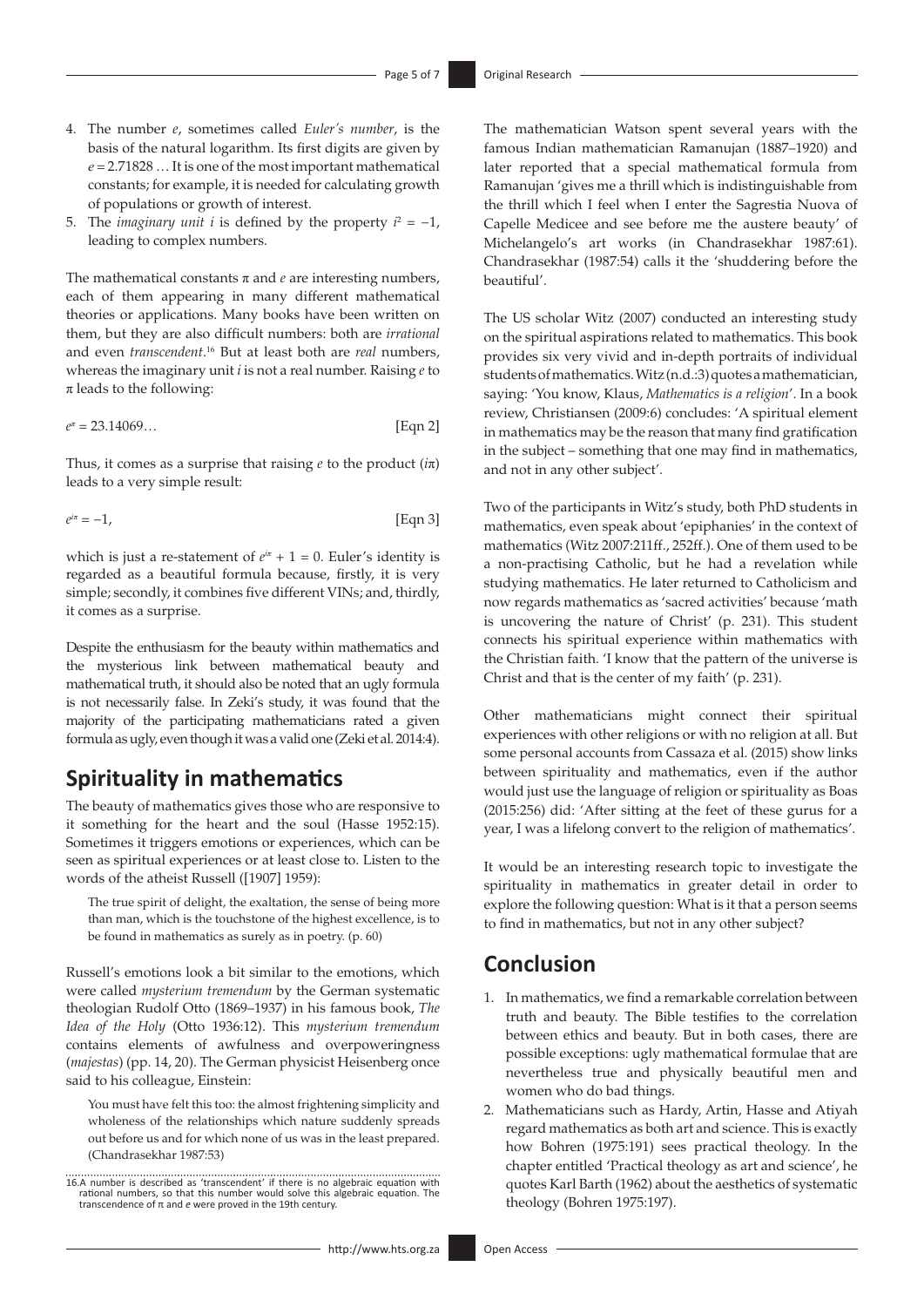3. Mathematicians disagree about whether mathematical theories are created or discovered. The majority of mathematicians regard mathematical reality as something outside of us. If we share this view, we could argue: Every time a mathematician discovers a beautiful formula, they discover something that God created. Thus, the mathematician contributes to the visibility of God's beauty in his creation. This would correspond with Bohren's viewpoint that God becomes beautiful in the creation (Bohren 1975:94–99). If, however, we follow the minority's viewpoint, namely that mathematics is a creation, then it would correspond with Bohren's chapter 'Culture and arts'. In that chapter, Bohren (1975:100) argues that God becomes beautiful by and through human creations in culture and arts. Thus, in both cases, we can conclude: *God becomes beautiful in mathematics*. This conclusion may be reached, whether a mathematician believes in God or not. Bohren (1975:105) stresses that God also becomes beautiful through those who do not know Him. For example, Russell and Hardy, two mathematicians often quoted in this essay, were selfconfessed atheists. Nevertheless, Bohren would argue that God became beautiful in their mathematical work. Even the French reformer John Calvin (1509–1564), who used to distinguish clearly between Christians and non-Christians, taught that the Spirit of God might even work through ungodly mathematicians:

If we reflect that the Spirit of God is the only fountain of truth, we will be careful, as we would avoid offering insult to him, not to reject or condemn truth wherever it appears. In despising the gift we insult the Giver. … But if the Lord has been pleased to assist us by the work and ministry of the ungodly in physics, dialectics, mathematics, and other similar sciences … (*Institutio* II.2.15–16)

Therefore, I trust that there is now enough evidence for my initial statement: *God becomes beautiful in mathematics*:

- 4. One might critically remark that, for some, mathematics has become a substitute for Christianity, even constituting a religion in its own right. As these mathematicians enjoy spiritual experiences while doing mathematics, they might not need to look for spirituality elsewhere. It is a well-known temptation to forget about the creator if the beauty of the creation is so fascinating. But this does not belie the fact that God becomes beautiful in mathematics.
- 5. There has been very little research on spirituality in mathematics. Nevertheless, there are some known examples where mathematicians have reported spiritual experiences while doing mathematics, and it would be interesting to follow up on these. It would also be useful to ask the following questions: What is the special element in mathematics that cannot be found in any other subject? And how can we categorise the spiritual experiences in mathematics?
- 6. After reading this article at UNISA, $17$  a professor of mathematical education mentioned to me that, in their school education, the spiritual aspects of mathematics
- 17.14 November 2017, at the invitation of Prof. Christo Lombaard, Department of Christian Spirituality, Church History and Missiology.

would not even be considered. Yet she believes that demonstrating the beauty of mathematics might be the key to highlighting the spiritual aspects of mathematics, which might foster more enthusiasm for the subject on the part of the students.

7. I hope that this paper will not only be regarded as a contribution to truth, but that it might also contribute to beauty itself. As quoted above, one criterion of beauty in mathematics is 'the unexpected links between apparently quite different parts of mathematics' (Atiyah 1973:88). So, perhaps, some readers of this article will recognise beauty in the fact that this transdisciplinary article reveals some unexpected links between different academic disciplines.

### **Acknowledgements Competing interests**

The author declares that he or she has no financial or personal relationships which may have inappropriately influenced him or her in writing this article.

# **References**

- Aschbacher, P., 2015, 'What are mathematicians really like? Observations of a spouse', in P. Cassaza, S.G. Krantz & R.D. Ruden (eds.), *I, Mathematician*, pp. 16–28, The Mathematical Association of America, Washington, DC.
- Atiyah, M., 1973, 'Mathematics: Art and science', *Bulletin of the American Mathematical Society* 43(1), 87–88.<https://doi.org/10.1090/S0273-0979-05-01095-5>
- Atiyah, M., 2014, *Beauty of mathematics*, Lecture at University of Edinburgh, viewed 18 August 2017, from <dailymotion.com>
- Atiyah, M., 2015, 'Mathematics: Art and science', in P. Cassaza, S.G. Krantz & R.D. Ruden (eds.), *I, Mathematician*, pp. 29–30, The Mathematical Association of America, Washington, DC.
- Barth, K., 1962, *Einführung in die evangelische Theologie*, TVZ, Zürich.
- Boas, H.P., 2015, 'Why I became a mathematician: A personal account', in P. Cassaza, S.G. Krantz & R.D. Ruden (eds.), *I, Mathematician*, pp. 255–256, The Mathematical Association of America, Washington, DC.
- Bohren, R., 1975, *Daß Gott schön werde: Praktische Theologie als theologische Ästhetik*, Chr. Kaiser, München.
- Borwein, J., 2001, 'Aesthetics for the working mathematician', in *Queens University Symposium on Beauty and the Mathematical Beast: Mathematics and Aesthetics*, April 18, viewed 19 June 2017, from <wayback.cecm.sfu.ca>
- Brüning, J., 2007, 'Die Fläche des Poeten', *Mitteilungen der deutschen Mathematiker-Vereinigung* 15, 33–36.<https://doi.org/10.1515/dmvm-2007-0014>
- Calvin, J., 1845, *The Institute of the Christian Faith*, Christian Classics Ethereal Library, Grand Rapids, MI, viewed 09 November 2017, from<ccel.org>
- Cassaza, P., Krantz, S.G. & Ruden, R.D. (eds.), 2015, *I, Mathematician*, The Mathematical Association of America, Washington, DC.
- Chandrasekhar, S., 1987, *Truth and beauty: Aesthetics and motivations in science*, Chicago University Press, Chicago, IL.
- Christiansen, A., 2009, 'The beauty and spirituality of mathematics: A review essay', *International Journal of Education & the Arts* 10 (Review 2), viewed 18 August 2017, from<www.ijea.org/v10r2>
- Cilliers, J., 2011, 'Fides quarens pulchrum: Practical theological perspectives on the desire of beauty', *Scriptura* 108(3), 267–266.
- Comte-Sponville, A., 2003, *A short treatise on the great virtues. The uses of philosophy in everyday life*, Vintage, London.
- Corbalán, F., 2012, *The golden ratio. The beautiful language of mathematics*, RBA Coleccionables, London.
- DeMillo, R., Lipton, R.J. & Perlis, A.J., 1979, 'Social processes and proofs of theorems and programs', *Communications of the ACM* 22(5), 271–280. [https://doi.org/](https://doi.org/10.1145/359104.359106) [10.1145/359104.359106](https://doi.org/10.1145/359104.359106)
- Devlin, K., 2015, 'The badly taught high school calculus lesson and the mathematical<br>journey it led me to', in P. Cassaza, 5.G. Krantz & R.D. Ruden (eds.), *I, Mathematician*,<br>pp. 169–182, The Mathematical Association of A
- Dirac, P., 1939, 'The relation between mathematics and physics', in *Proceedings of the Royal Society Edinburgh*, vol. 59, Part II, pp. 122–129, viewed 08 November 2017, from<damtp.cam.ac.uk>
- Hardy, G.H., [1940] 2001, *A mathematician's apology*, Cambridge University Press, Cambridge.
- Hasse, H., 1952, *Mathematik als Wissenschaft, Kunst und Macht*, Verlag für Angewandte Wissenschaften, Wiesbaden.